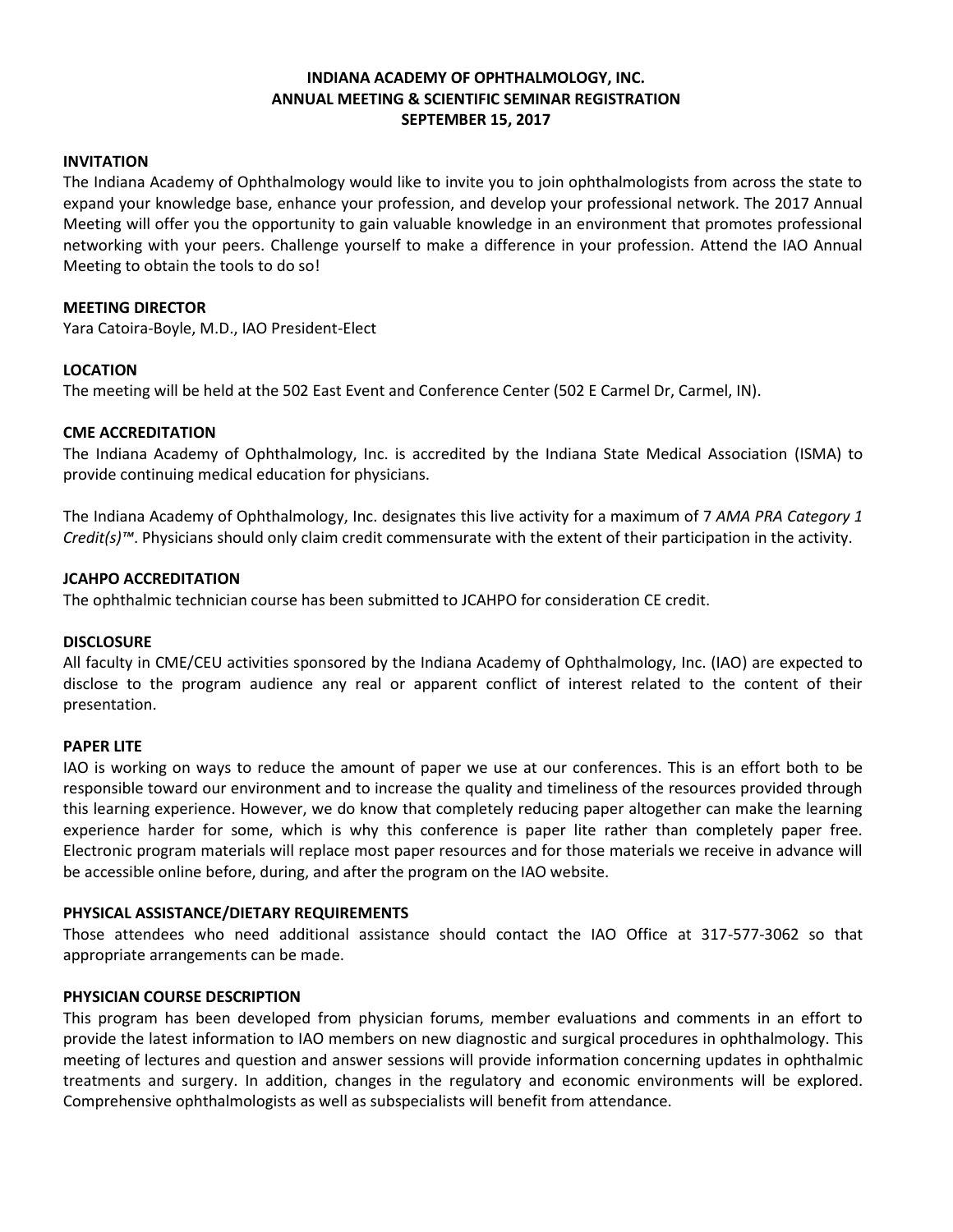## **COURSE OBJECTIVES**

At the conclusion of this Symposium, the participants will be able to:

- Knowledgeably discuss innovations in glaucoma and retinal treatments and diagnostic tools
- Apply the latest information from clinical trials to patient care
- Knowledgeably approach the patient with uveitis
- Knowledgeably select the appropriate treatment according to type and severity of disease
- Apply the Use of Checklists to Prevent Patient Harm
- Describe injection techniques for retinal procedures
- Identify ten things ophthalmologists should know about rheumatology

## **QUESTIONS**

For additional questions, please contact Kim Williams at the IAO office at 317-577-3062.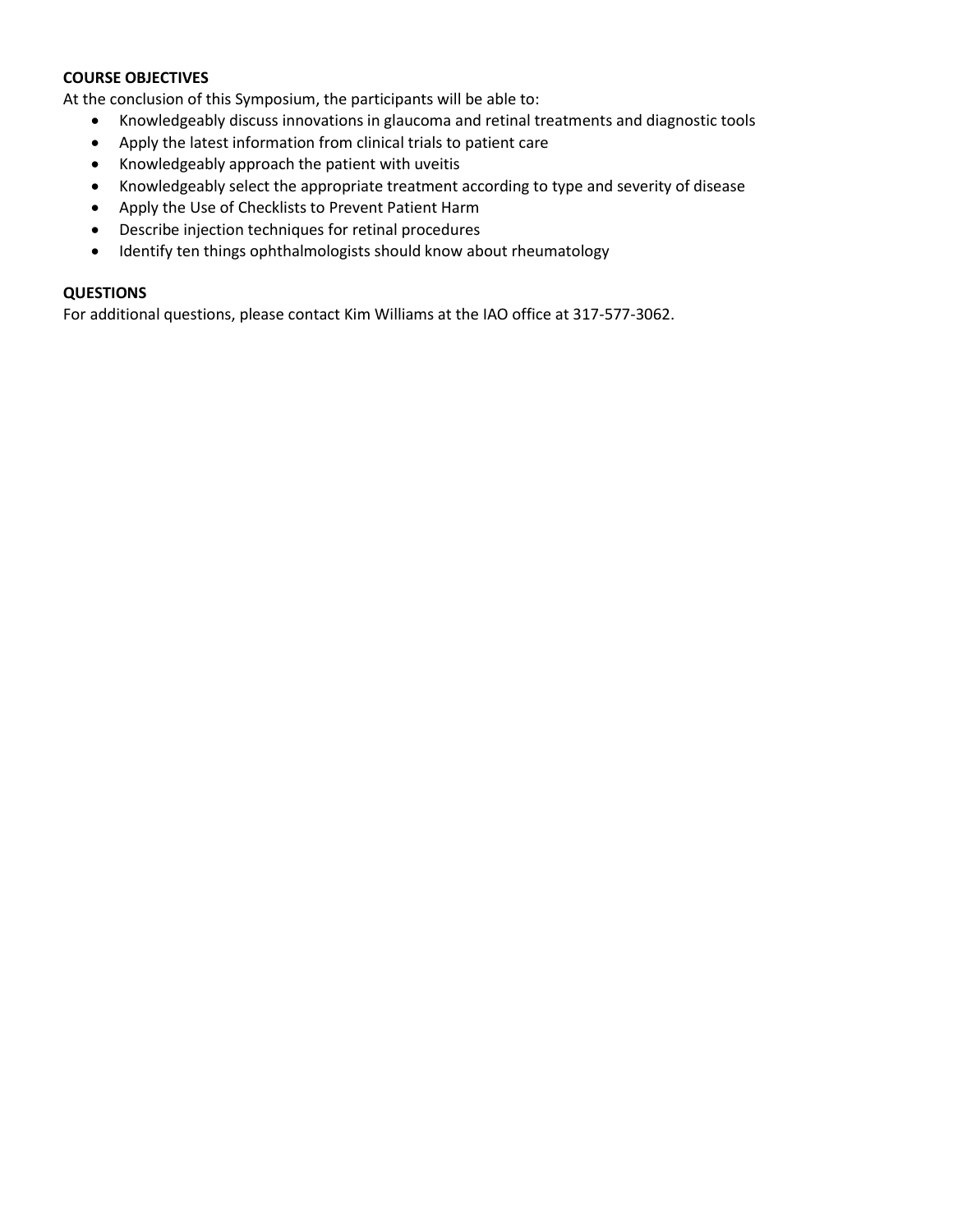## **TENTATIVE SCHEDULES EyeMDs**

| <b>Time</b>     | <b>Topic</b>                         | <b>Speaker</b>         |  |
|-----------------|--------------------------------------|------------------------|--|
| $8:15 - 8:30$   | Welcome                              |                        |  |
| $8:30 - 9:30$   | Overview On Innovation in Retina     | Thomas Cuilla, M.D.    |  |
| $9:30 - 9:50$   | Retinal OCT and Other Diagnostic     | Drew Sommerville, M.D. |  |
|                 | <b>Tests</b>                         |                        |  |
| $9:50 - 10:15$  | Diabetic Retinopathy Research Update | Raj Maturi, M.D.       |  |
| $10:15 - 10:45$ | <b>Break</b>                         |                        |  |
| $10:45 - 11:45$ | Retina Update                        | Henry J Kaplan, M.D.   |  |
| $11:45 - 1:00$  | Lunch/Business Meeting/Awards        |                        |  |
| $1:00 - 2:00$   | Complex Cases Symposium              |                        |  |
| $2:00 - 2:30$   | <b>Uveitis Update</b>                | Ramana Moorthy, M.D.   |  |
| $2:30 - 3:15$   | Ten Things Ophthalmologists Should   | Labib Ayoub, M.D.      |  |
|                 | Know About Rheumatology              |                        |  |
| $3:15 - 3:45$   | <b>Break</b>                         |                        |  |
| $3:45 - 4:30$   | Use Checklists to Prevent Patient    | Michelle Pineda        |  |
|                 | Harm - OMIC Update                   |                        |  |
| $4:30 - 5:00$   | The Mistakes I've Made In            | Jonathan Walker, M.D.  |  |
|                 | Practicing Medicine and How to       |                        |  |
|                 | Avoid Them                           |                        |  |
| $5:00 - 5:30$   | <b>Injection Techniques</b>          |                        |  |
| 5:30            | Close                                |                        |  |

## **Ophthalmic Technicians**

| Time            | <b>Topic</b>                                                                        | <b>Speaker</b>          |  |
|-----------------|-------------------------------------------------------------------------------------|-------------------------|--|
| $8:15 - 8:30$   | Welcome                                                                             |                         |  |
| $8:30 - 9:30$   | Evaluating the Red Eye                                                              | Jeffrey Hudson, M.D.    |  |
| $9:30 - 10:30$  | Eye Emergencies                                                                     | Michael Rothbaum, M.D.  |  |
| $10:30 - 11:00$ | <b>Break</b>                                                                        |                         |  |
| $11:00 - 12:00$ | Medico-legal Issues of the Electronic<br>Health Record: an OMIC risk<br>perspective | Michelle Pineda         |  |
| $12:00 - 1:00$  | Lunch                                                                               |                         |  |
| $1:00 - 2:00$   | How Things Work: A Review of the<br><b>Equipment in Your Clinic</b>                 | Matthew Fornefeld, M.D. |  |
| $2:00 - 3:00$   | New Retinal Imaging Advances                                                        | Henry J Kaplan, M.D.    |  |
| $3:00 - 3:30$   | <b>Break</b>                                                                        |                         |  |
| $3:30 - 4:30$   | Cornea Update                                                                       | Clark Springs, M.D.     |  |
| $4:30 - 5:30$   | <b>AMD Update</b>                                                                   | Jonathan Walker, M.D.   |  |
| 5:30            | Close                                                                               |                         |  |